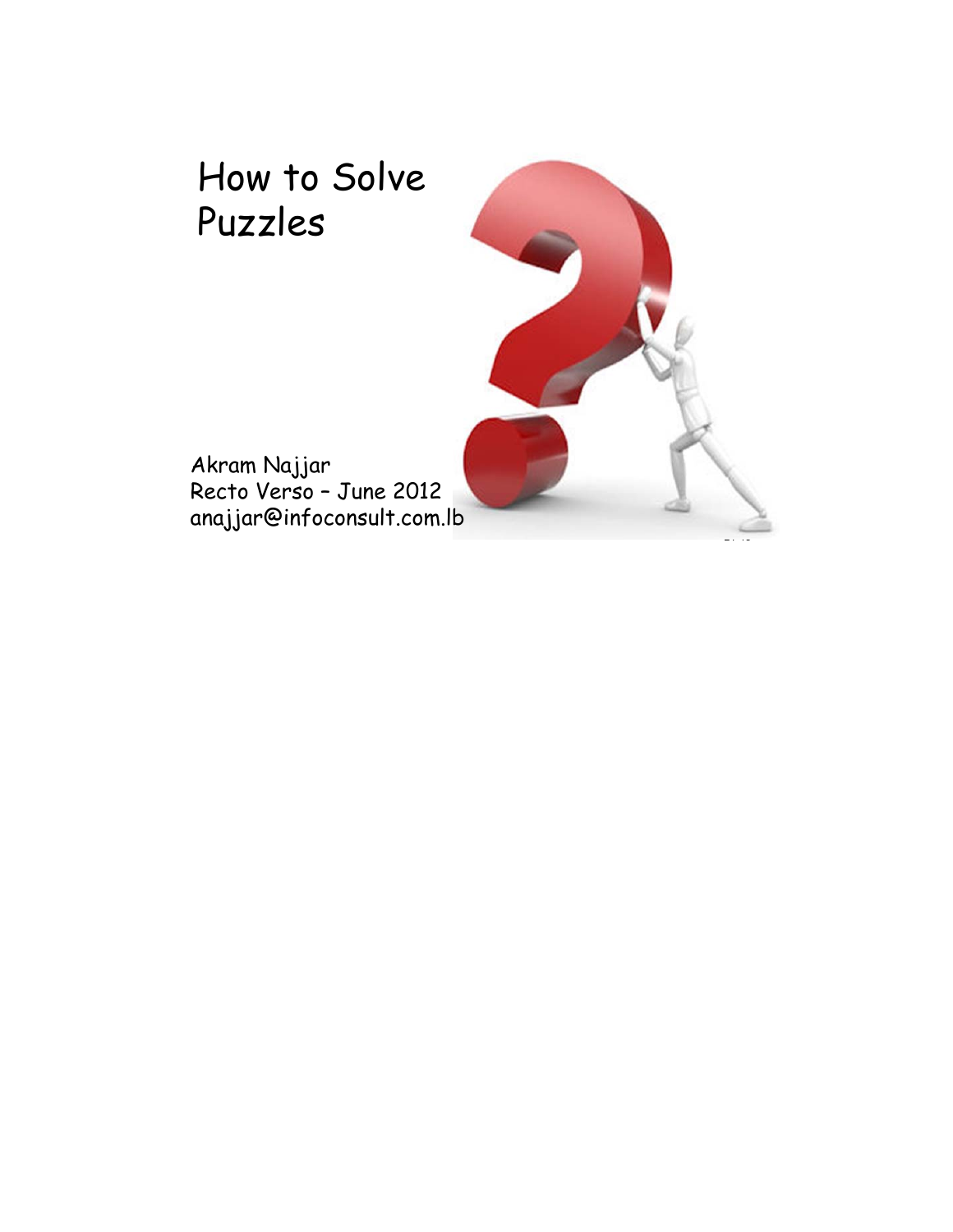

 $2/46$ 

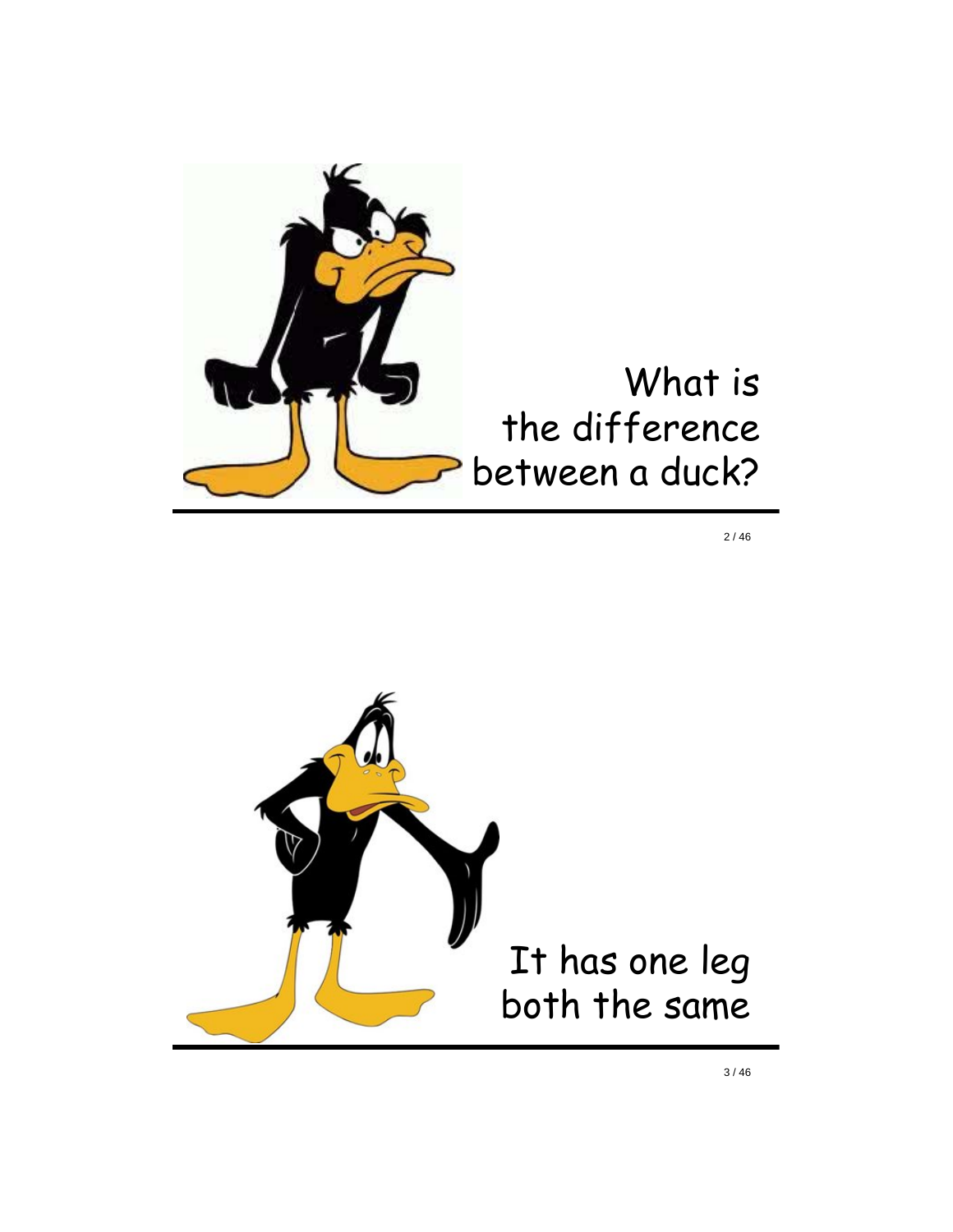# The best way to solve puzzles is to find out what **type of a puzzle**  you are facing.

Classification of Puzzles by Mode of Solution

- 1) Too much information
- 2) Contradictory information
- 3) I didn't know you could  $d$ o that  $\ldots$ .
- 4) Avoid the Obvious **Solution**
- 5) Don't Ignore Obvious Facts
- 6) Expressing the Question **Differently**
- 7) Look for the Twist
- 8) Look for Crazy Patterns
- 9) "What If" Puzzles
- 10) AHA and GOTCHA Puzzles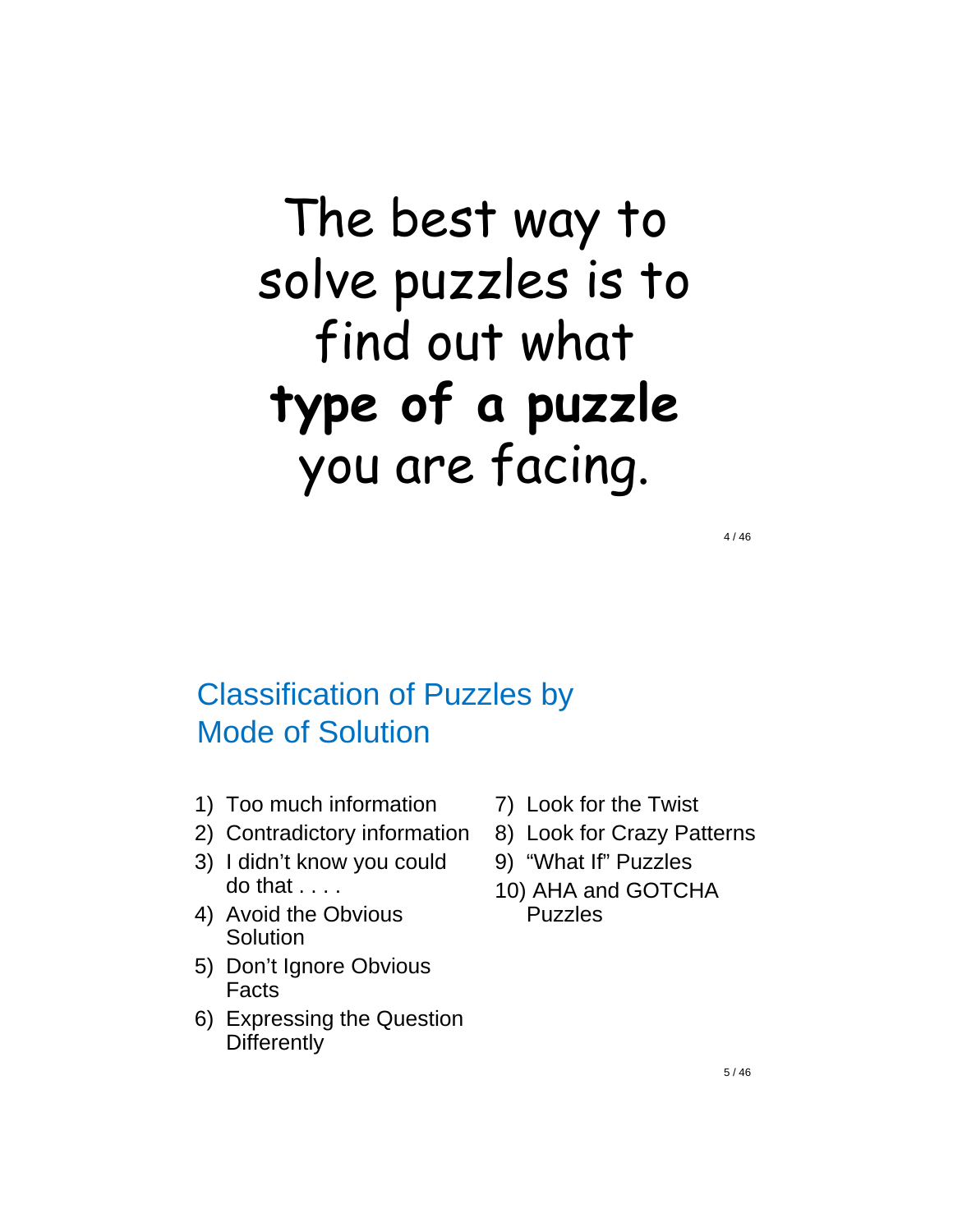#### Type 1: Too Much Information

- A man wanted to buy sunglasses at \$60
- He gave the shopkeeper a \$100 note
- The shop had no change
- The shopkeeper changed the \$100 at the neighbor's
- He got 10 notes of \$10 each
- The shopkeeper gave the glasses to the customer
- He also gave him the change for \$100: or \$40
- Later, neighbor comes to say \$100 note was forged.
- The shopkeeper gave him a valid \$100
- **How much did the shopkeeper lose?**

6 / 46

#### Type 2: Contradictory information



Three friends went into a restaurant to have a meal. Each paid \$10 for his meal. As they were getting into their car, the owner of the restaurant saw them from a distance and told the cashier, "These are my friends, go give them a \$5 discount".

The cashier took \$5 from the cash box. Thinking that it would be difficult to divide the \$5 into three equal parts, he gave each customer \$1. They asked him to thank the owner and left.

Since each had paid \$9, the total paid was \$27. The cashier stole \$2, bringing the total to \$29. **Where is the missing \$1?**

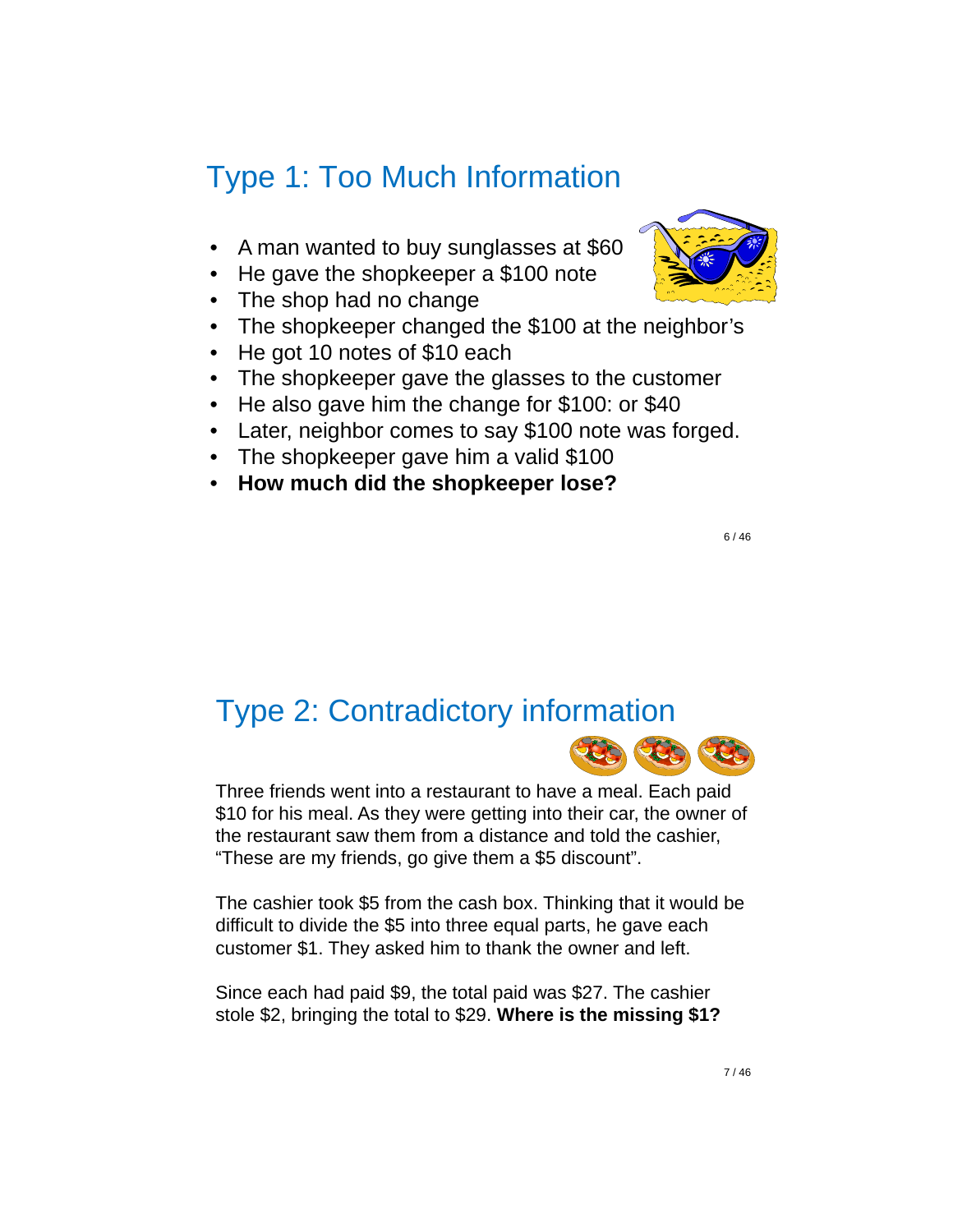### Type 3: I Didn't Know you Could Do That . . .

Connect the 9 dots with 4 straight lines.

Start on any dot, then proceed by drawing straight line segments through all the others. There are 3 conditions for this puzzle:

1) You must pass through all the dots 2) You are only allowed 4 straight line segments

3) You cannot lift the pen as you draw the 4 segments



8 / 46

#### Type 4: Avoid the Obvious Solution

1) How many times can you subtract 4 from 16?

2) How many cubic meters of soil does a hole have if it measures 2 x 3 x 4 meters?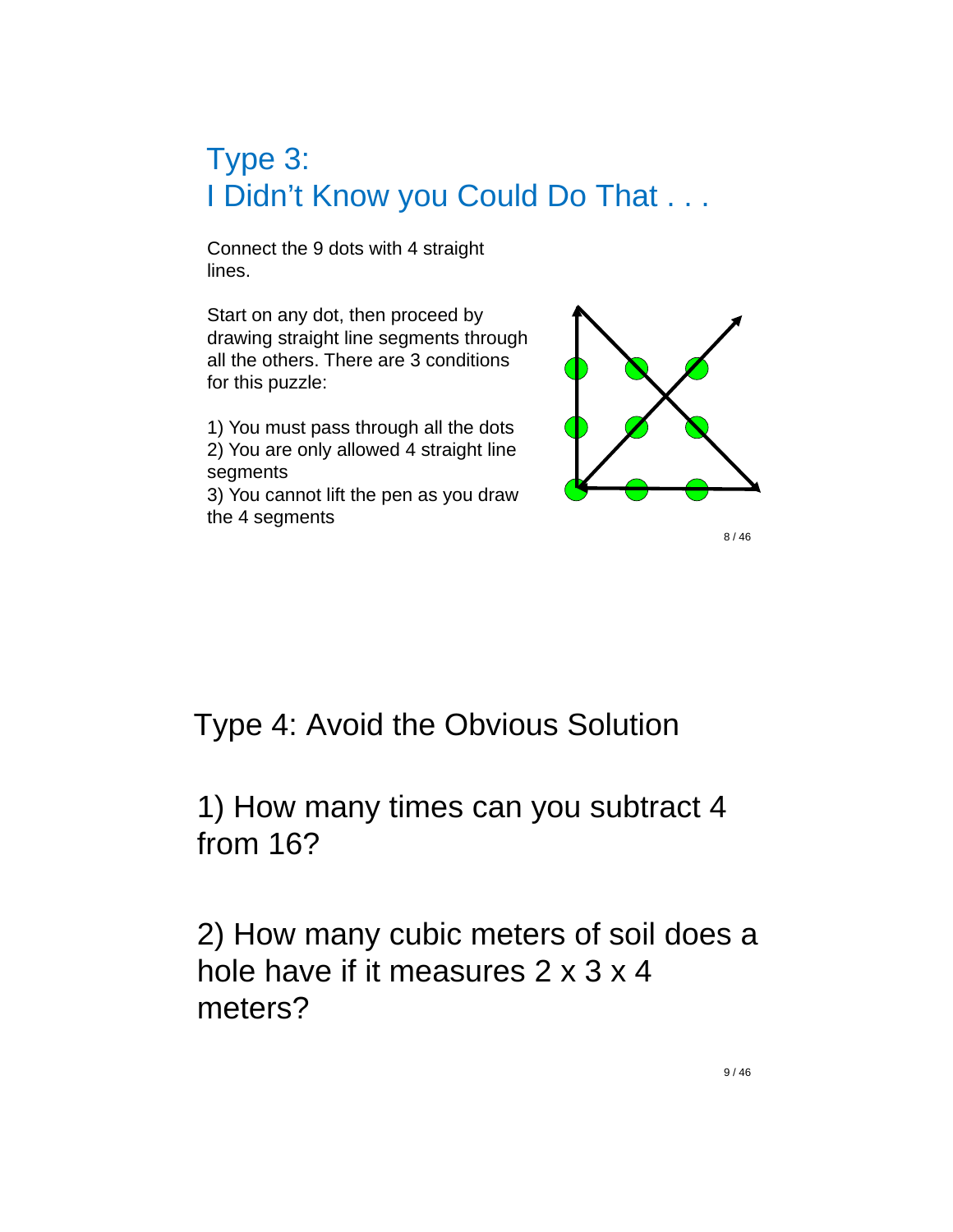#### Type 4: Avoid the Obvious Solution

I jog early in the morning.

 I have to get dressed in the dark so as not to wake my wife up.

 I pick up my stuff from the jogging drawer then I get dressed in the bath room.

 In the drawer, there are 10 red and 10 green socks.

 **What is the minimum number of socks I have to draw so that I can be assured that there are at least two of the same color?**



10 / 46

#### Type 5: Don't Ignore Obvious Facts

 A poor beggar could not afford cigarettes.

 He went around collecting already smoked cigarette stubs.

 He would group 4 cigarette stubs to make one full cigarette and then smoke it.



 One day, he collected 16 stubs **How many cigarettes can he smoke?**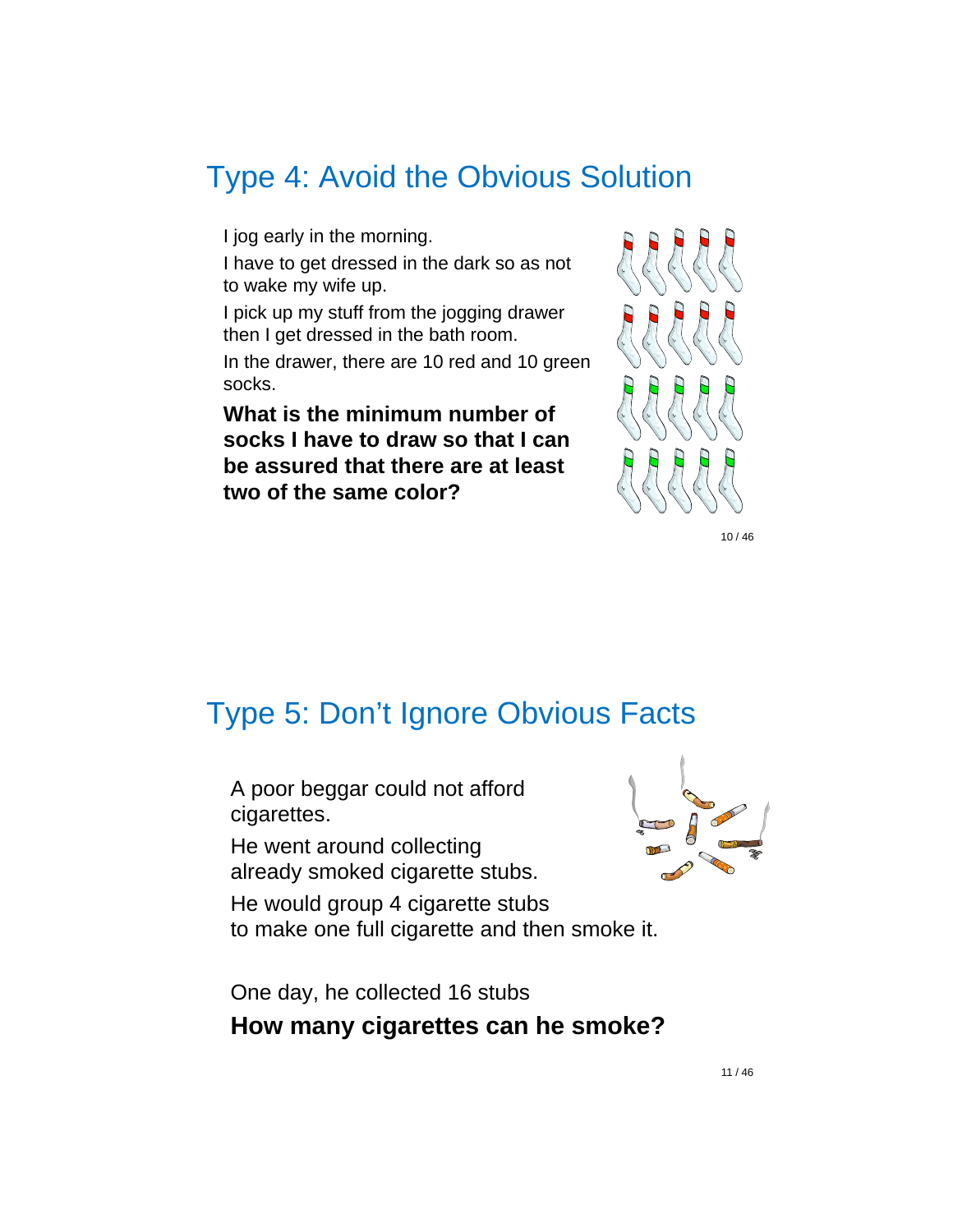#### Type 6: Express the Question Differently

 A man leaves his office everyday at the same time. His wife drives from home to pick him up.

 She has it timed so that she arrives at his office just as he is leaving it. They turn around and head home.

They get there at the same time every day.

 One day, he finished work 1 hour earlier than usual. He decided to walk along the road his wife uses to reach him.

 After a while, he saw her driving towards him. He flagged her down. They turned around and went back home.

This time, they got home 30 minutes earlier than usual.

#### 12 / 46 **How many minutes did he walk before he met his wife?**

#### Type 6: Express the Question **Differently**

An egg seller told his wife: "I run out of eggs in the shop"

A buyer said : I want to buy  $\frac{1}{2}$  your eggs and  $\frac{1}{2}$  an egg. I sold him what he wanted.

 Another man came and said the same thing. I sold him what he wanted.

 A third man came along and asked for the same thing. I sold him what he wanted.

I then ran out of eggs.

 How many eggs did the egg seller start with before the first buyer came?

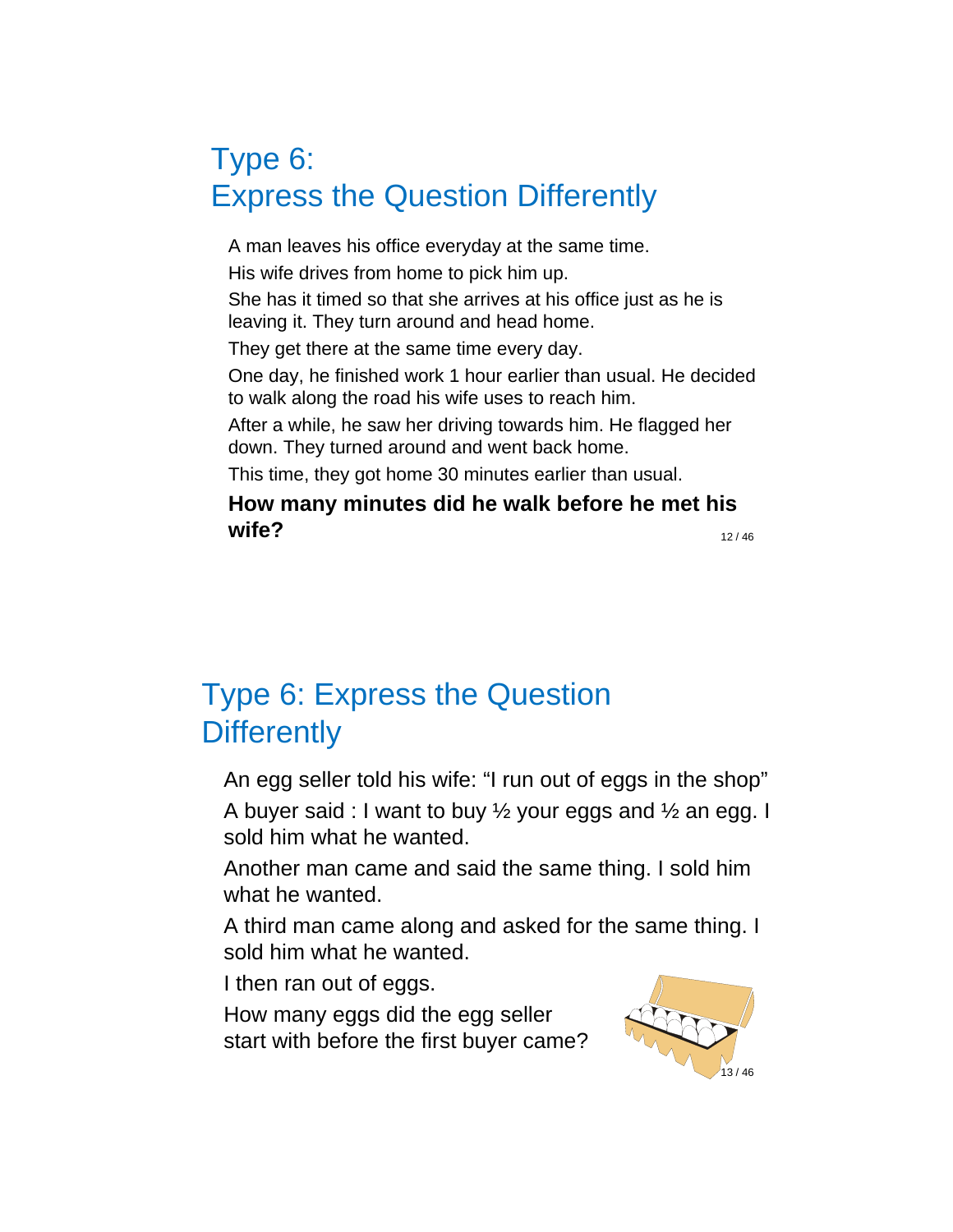#### Type 7: Look for the Twist



 A cat and dog ran a race. The cat and the dog had to run 100 feet, reach the end, turn around and go back to the starting point.

 The strange thing about this race is that the cat and the dog had **to hop and not run**. The dog ran in leaps of 3 feet each while the cat ran in leaps of 2 feet. Their speeds? For each 3 leaps of the cat, the dog leapt 2 at the same time.

#### **Did he or she win?**

14 / 46

### Type 8: Crazy Patterns

|   | $\overline{2}$ | 3  | 5  |
|---|----------------|----|----|
| 3 | 5              | 8  | 11 |
| 4 | 9              | 17 | 26 |
| 5 | 14             | 31 | 7  |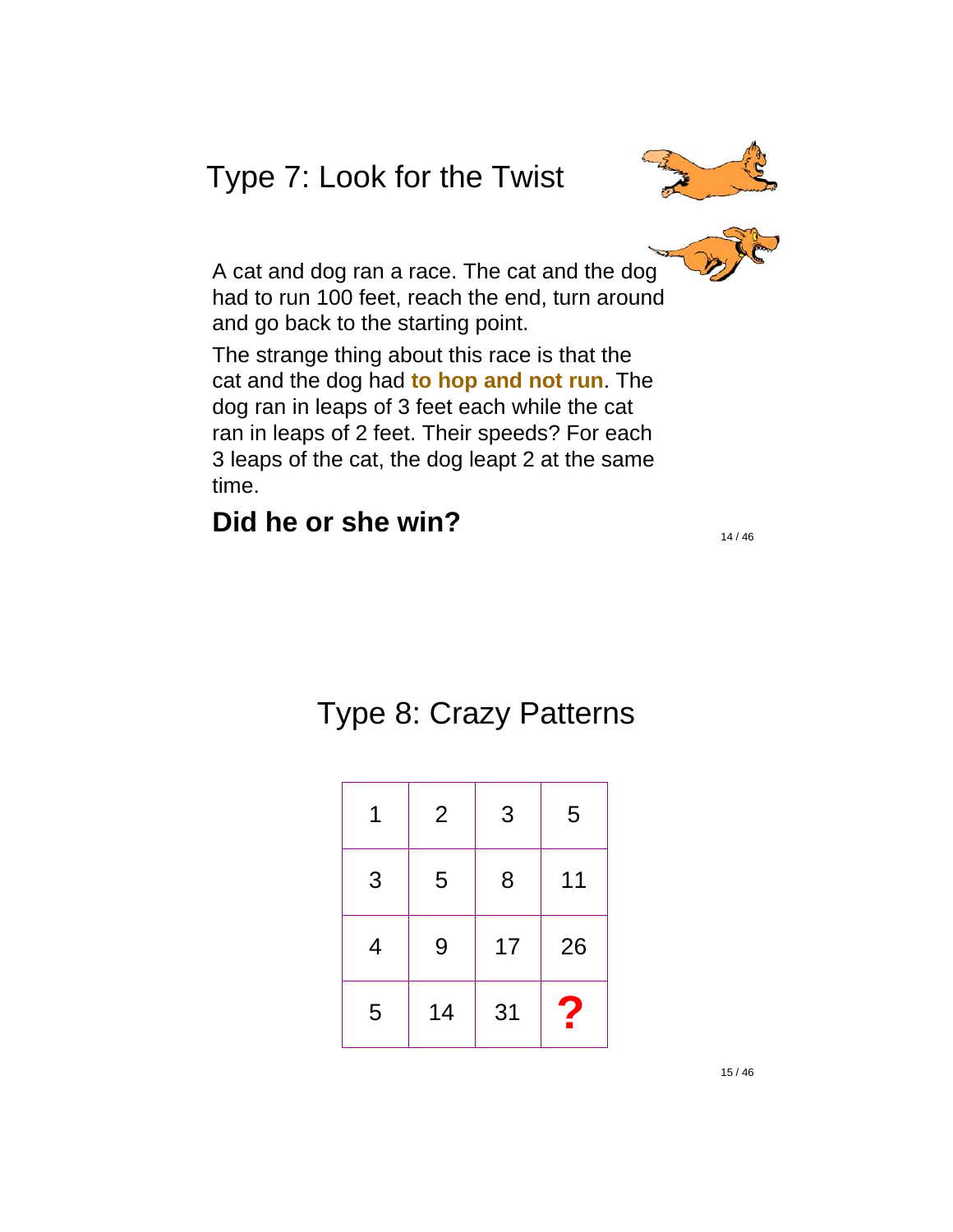#### Type 9: What IF Solutions



An intelligent woman wanted to marry a most intelligent man. She had 3 very intelligent boyfriends.

- She sat the 3 men around a round table and blindfolded them.
- She told them she will place a red or a white hat on each head
- On removing the blindfolds, each man would be able see the other two hats but not his own.
- She said: if you see at least 1 red hat, you should raise your hand.
- I will marry the first man to correctly deduce the color of his hat
- She gave them all red hats. They all raised their hands.

#### **Moments, one man said, "My hat is red". How did he find out?**

16 / 46

#### Type 10: AHA and GOTCHA Puzzles

Cut the cake into 8 equal pieces using only 3 straight cuts.

There are 2 solutions to this puzzle.

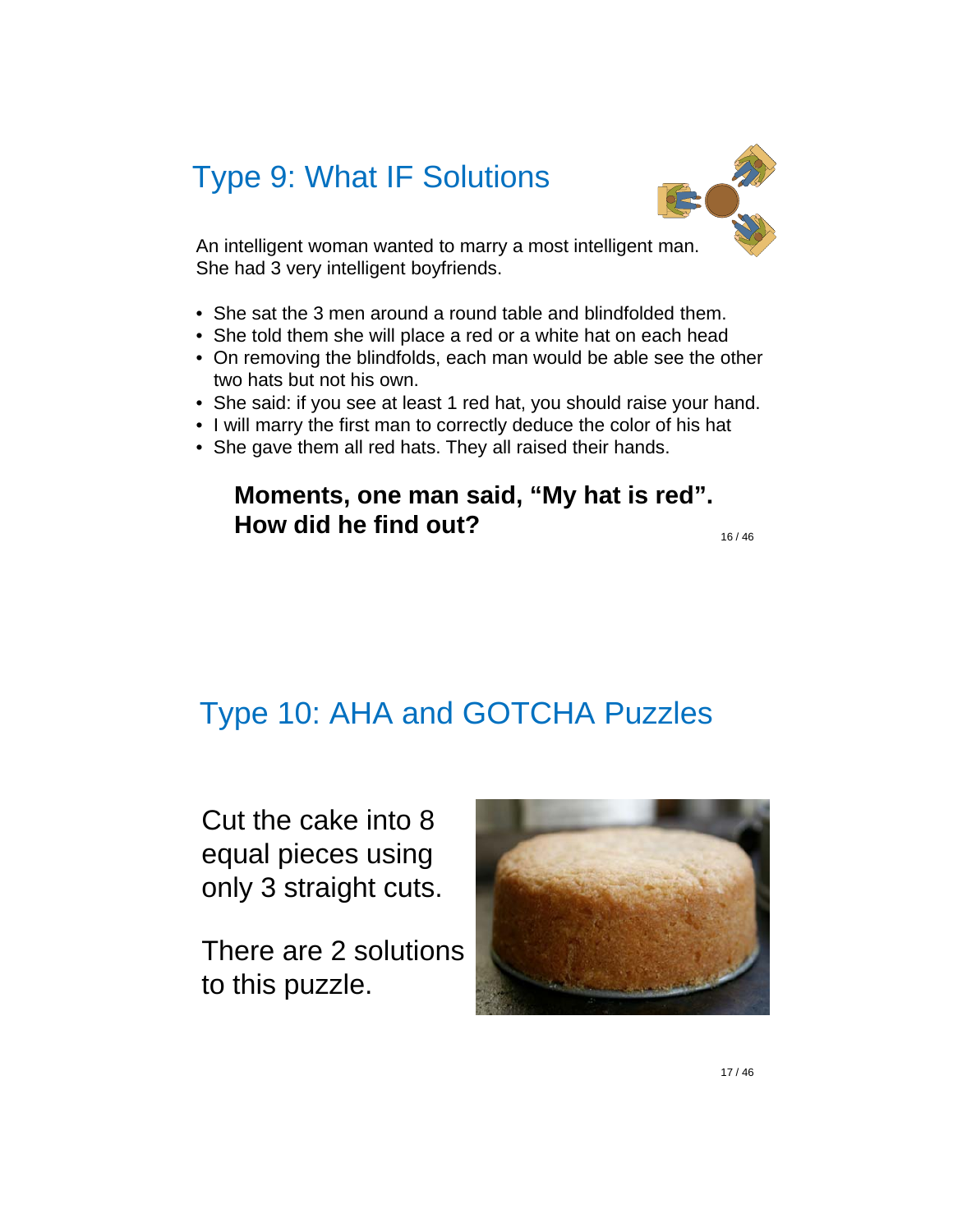#### Type 10: AHA and GOTCHA Puzzles after which you will slap your forehead

 I have a friend who can tell the score of every football match before it starts. He is always right. **How can that be?**

 What was the name of the Secretary General of the United Nations, in 1945. **There is a solution!**

 Mr. and Mrs. Nammour have a strange family. They have 5 children. Half of them are girls. **How can that be?**

18 / 46

#### Type 10: AHA and GOTCHA Puzzles

Why is the cover of a manhole (plaque de regard) **Round** when its frame is a **Square**?

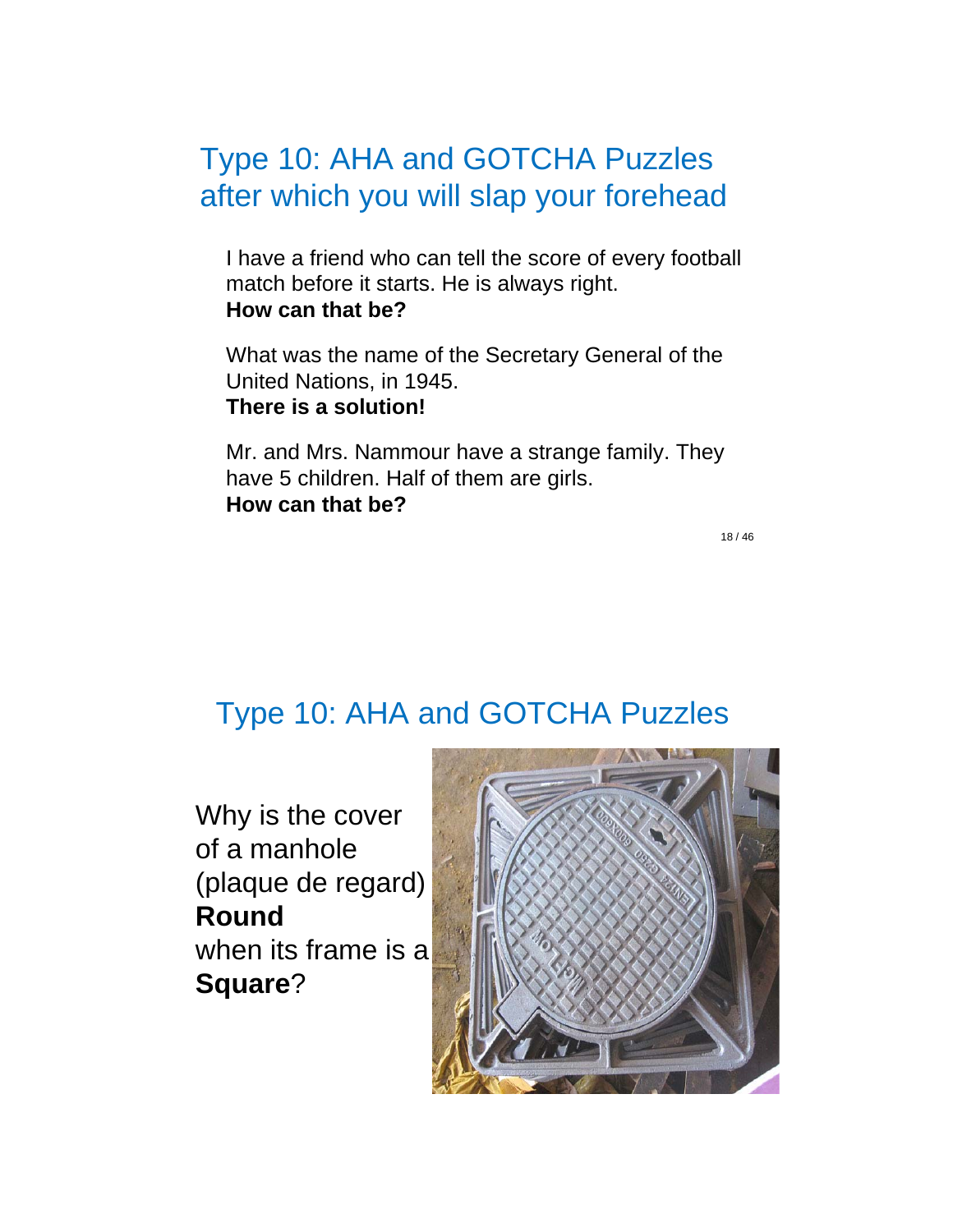The following types can only be solved by Brute Force, Persistence and Elaboration.

Except for the mechanical puzzles, all of them can be solved by computer programs

20 / 46

#### Mechanical Puzzles

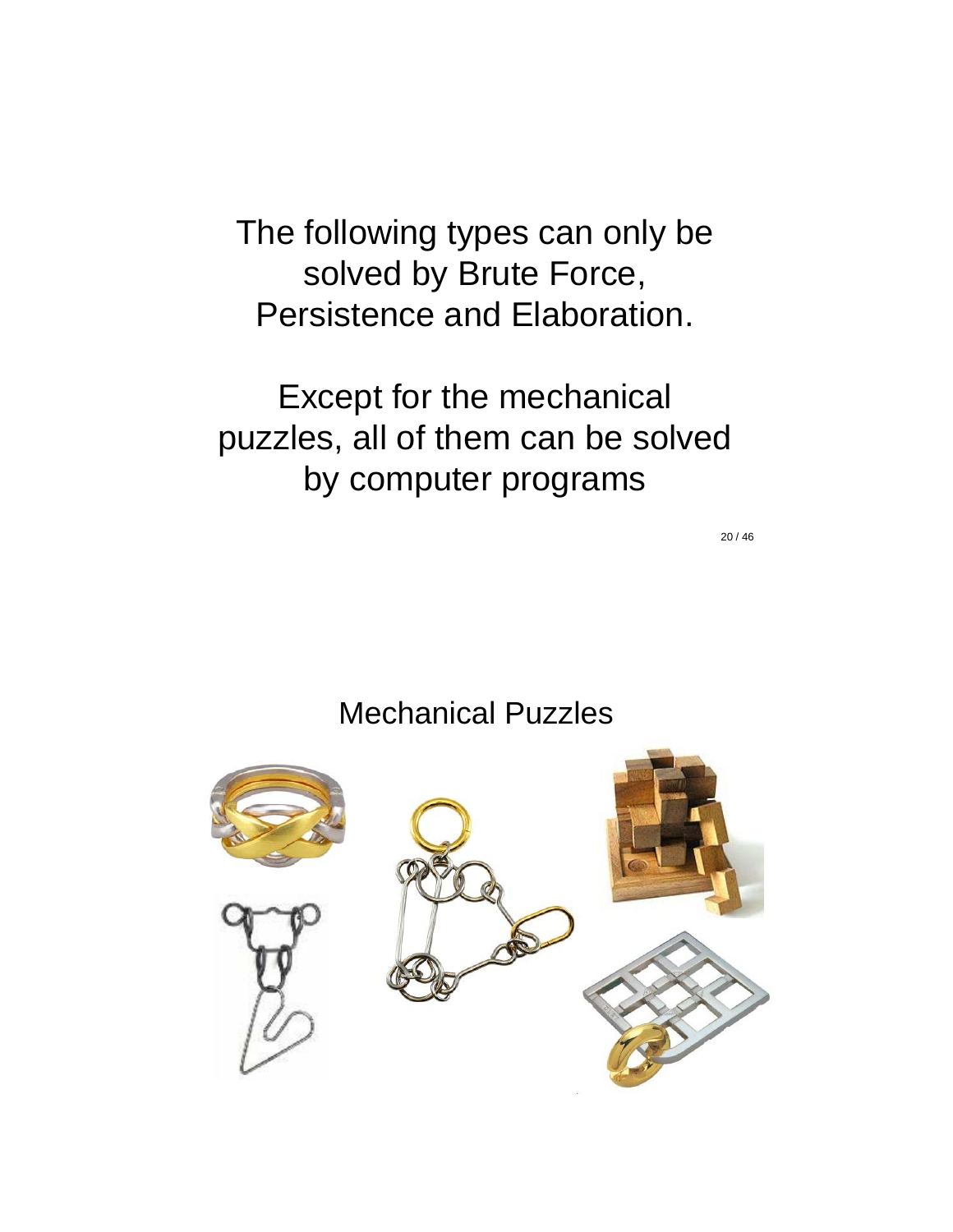#### Decision Tree Puzzles

 You have 12 marbles One of them is either heavier or lighter than the rest. In three weighs on a balance scale, you must determine which is the odd marble. How do you do this?





22 / 46

#### Decision Trees: Einstein's Puzzle

 In a street there are five houses, painted in 5 different colors. In each house lives a person of different nationality These 5 homeowners each drink a different kind of beverage, smoke different brand of cigar and keep a different pet.

Use the clues on the next slide to find out **who owns the fish**!

It is not certain that Einstein created this puzzle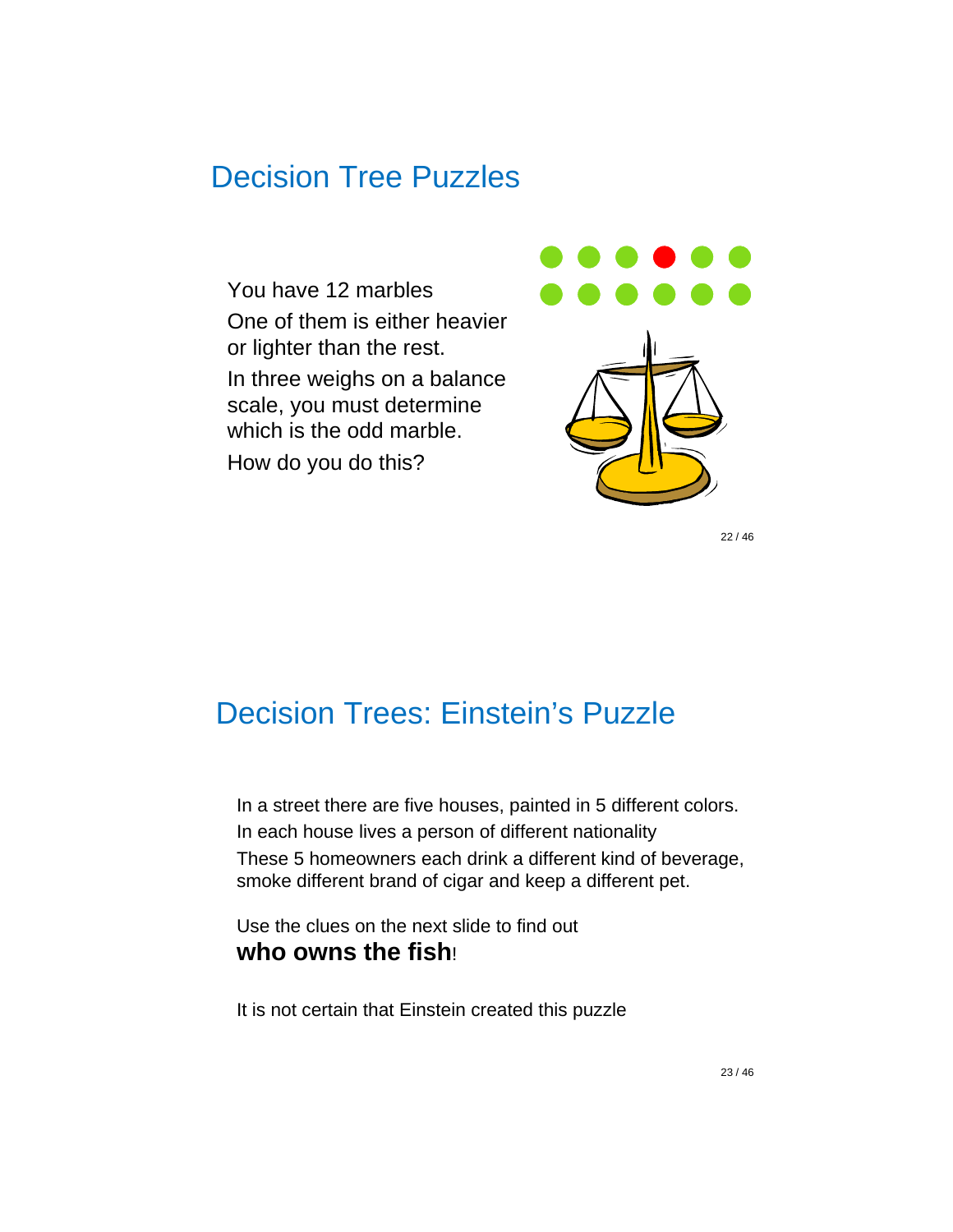#### Einstein's Puzzle (Doubtful it was him!)

- 1. The British man lives in a red house.
- 2. The Swede keeps dogs as pets.
- 3. The Danish man drinks tea.
- 4. The Green house is next to, and on the left of the White house.
- 5. The owner of the Green house drinks coffee.
- 6. The person who smokes Marlboro rears birds.
- 7. The owner of the Yellow house smokes Dunhill.
- 8. The man living in the center house drinks milk.
- 9. The Norwegian lives in the first house.
- 10. The man who smokes Winston lives next to he who keeps cats.
- 11. The man who keeps horses lives next to he who smokes Dunhill.
- 12. The man who smokes Kent drinks beer.
- 13. The German smokes Lucky Strike.
- 14. The Norwegian lives next to the blue house.
- 15. The man who smokes Winston has a neighbor who drinks water.

| <b>House</b>   | <b>Color</b> | Nationality    |        | <b>Beverage Cigarettes</b> | Pet           |
|----------------|--------------|----------------|--------|----------------------------|---------------|
|                | Yellow       | Norwegian      | Water  | Dunhill                    | Cat           |
|                | Blue         | Danish         | Tea    | Winston                    | <b>Horses</b> |
| $\overline{3}$ | Red          | <b>British</b> | Milk   | Marlboro                   | <b>Birds</b>  |
| $\overline{4}$ | Green        | German         | Coffee | Lucky Strike               | Fish          |
| -5             | White        | Swedish        | Beer   | Kent                       | <b>Dogs</b>   |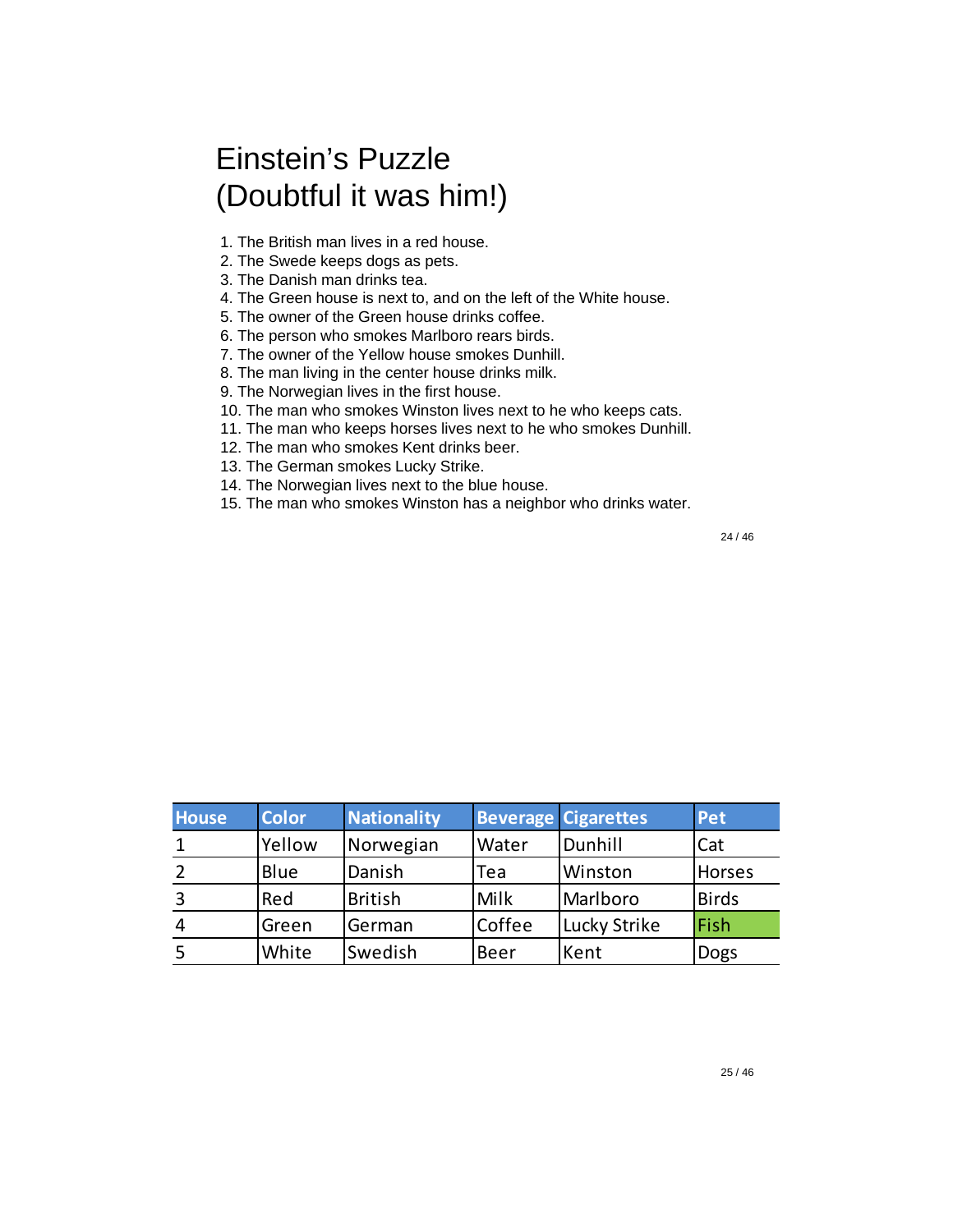#### Deductive Reasoning Solutions



It happened one day that Miss Pink, Miss Green and Miss Violet met for lunch. It so happened that they were wearing jackets of three different colors: pink, green and violet.

The lady wearing the violet jacket said: "Isn't it strange that none of us is wearing the color that matches her name?". Miss Green replied: "Yes, that is true".

What was the color each lady was wearing?

26 / 46

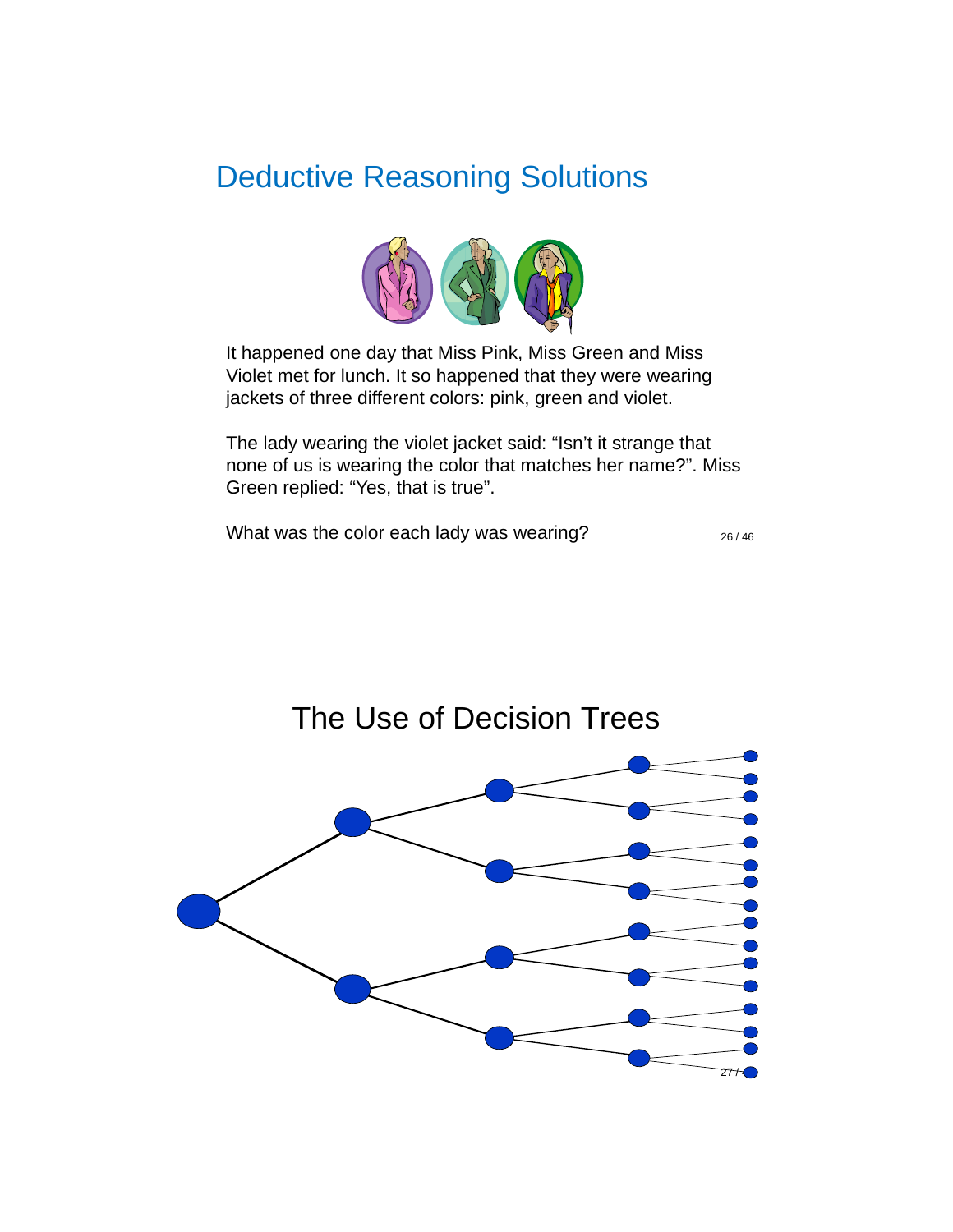#### Another Deductive Reasoning Puzzle

The table shows the results of a particular tournament between three teams: A, B and C. Each team played a single match against the other two, so we had 3 matches.

Find the score of every one of the 3 matches knowing that some results are missing from the table.

| <b>Team</b> | <b>Played</b> | <b>Won</b> | Lost | <b>Drawn</b> | <b>Goals</b><br><b>For</b> | <b>Goals</b><br><b>Against</b> |
|-------------|---------------|------------|------|--------------|----------------------------|--------------------------------|
| A           | 2             |            | 2    |              | 2                          |                                |
| B           | 2             |            |      |              | 3                          |                                |
| C           | 2             |            |      |              | 2                          |                                |

28 / 46

#### Brute Force Puzzles

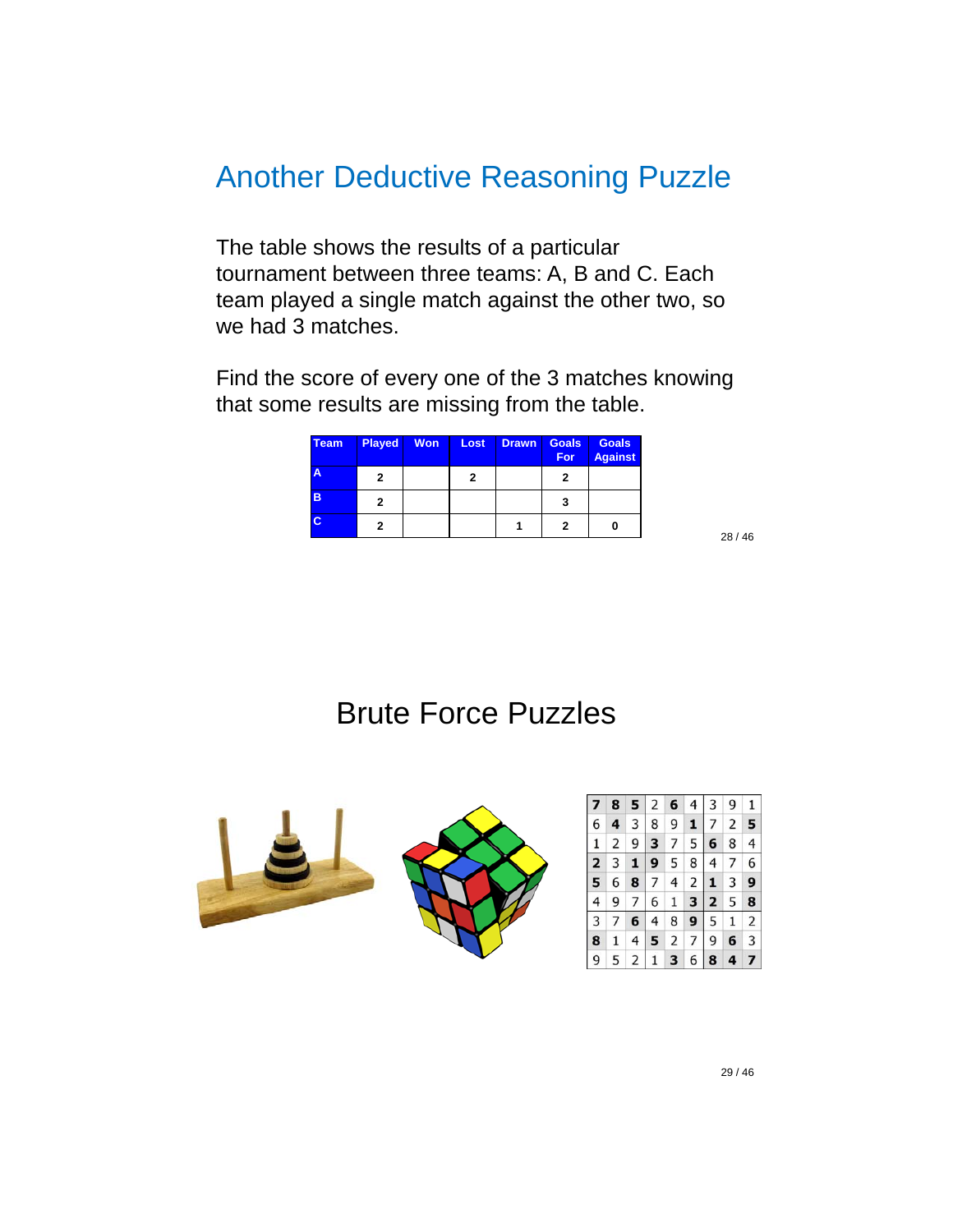Now for an Assortment of Puzzles without **Classification** 

### We will try to identify each Type before Solving the Puzzle

30 / 46

Columbus's Problem: Stand an Egg on its Edge

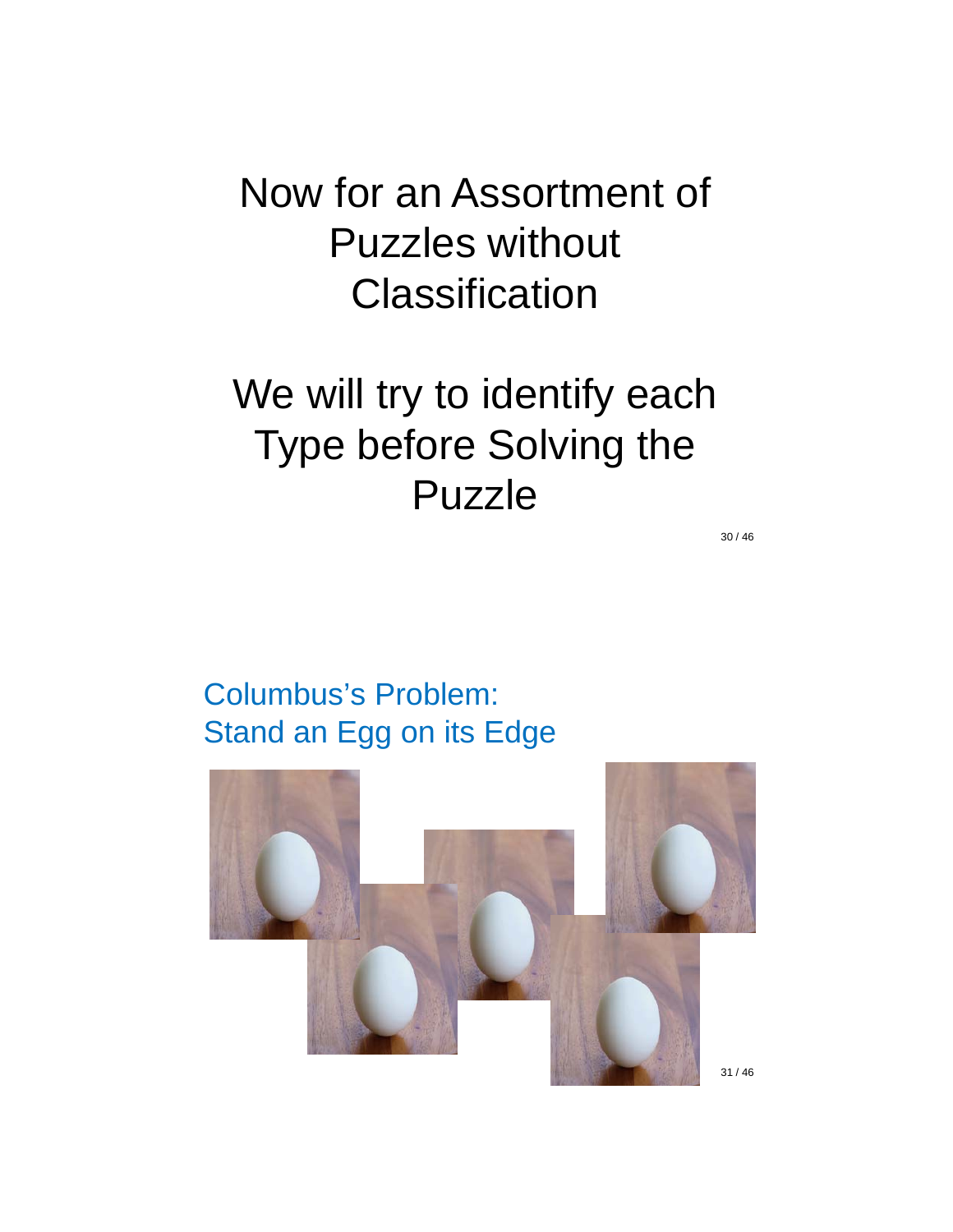#### Flipping the Coins Upside Down

 You have 200 coins laid up on a table There are **20 Tails** and **180 Heads**. You cover the table with a blanket

 Now put your hands under the blanket without seeing the coins.

 **Task**: split the coins into 2 groups that have the same number of **Tails**.

The Disconnected Light Bulb

 I have 3 switches next to a door One for the entry, one for the corridor and one for the table lamp in my office

 Each lamp is connected to a cable coming to the switch box

 Only the cable of the Desk Lamp in the office is connected to its switch

We do not know which switch it is connected to

 You can manipulate the switches the way you want : ONCE

Then you can visit the office : ONCE

 Find a way to determine which switch turns it on/off.





33 / 46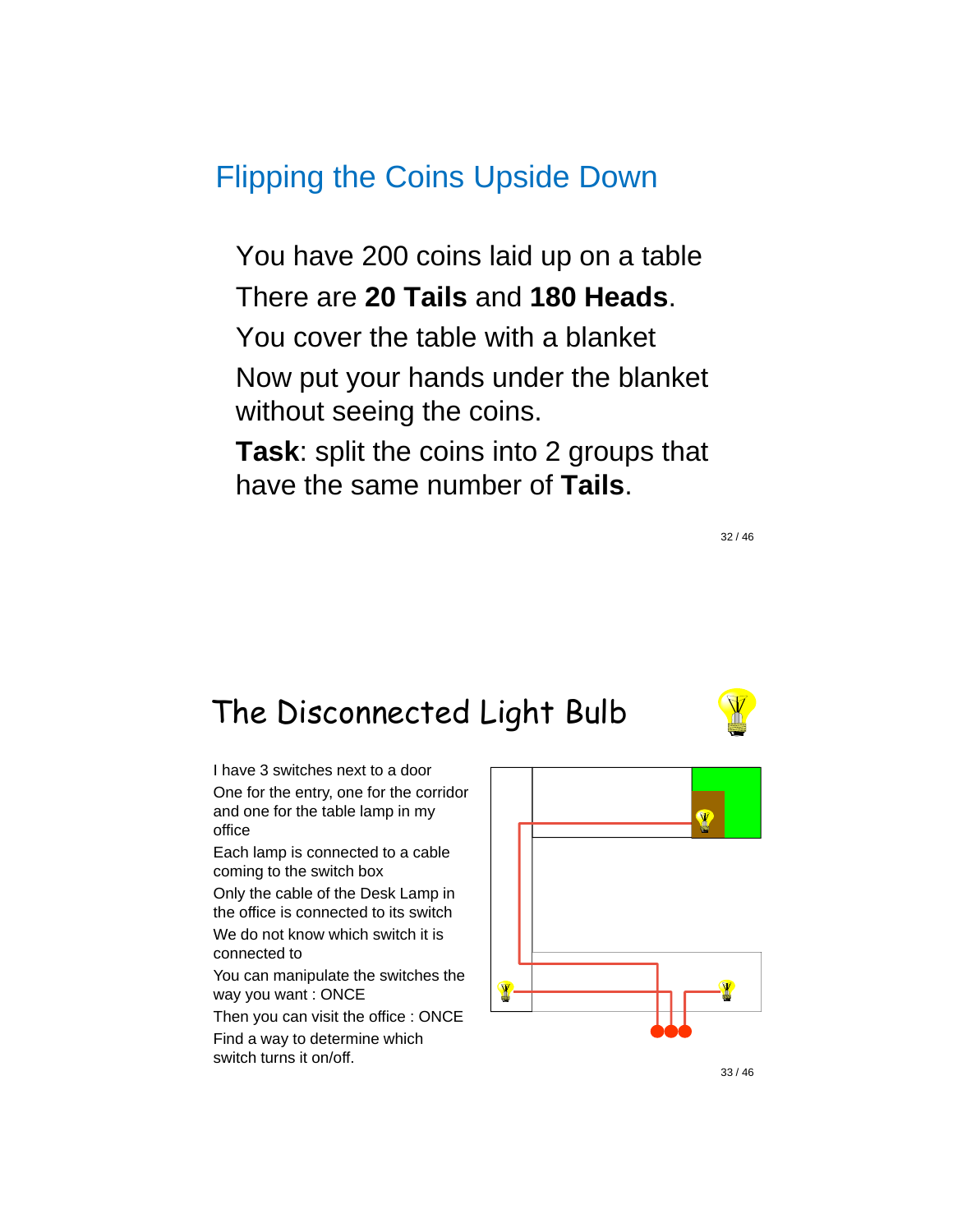#### My Sister's Age

 My sister is a very elusive person (Especially about her age). Her doctor asked her how old she was. She said:

 "In two years time, I will be twice as old as I was five years ago".

 How old was she when she said that?



34 / 46

The diagram shows you the column and row totals.

Find the missing total

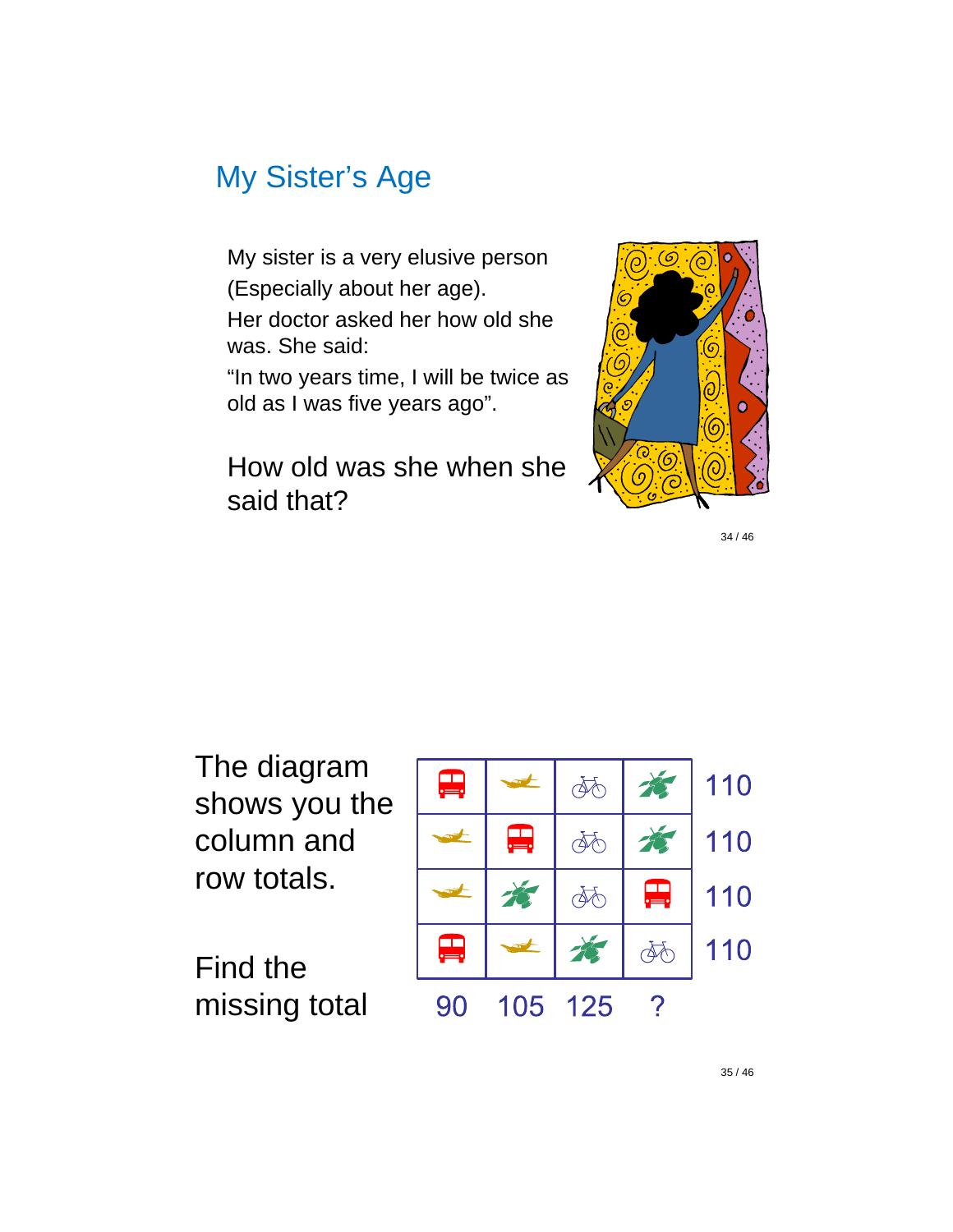#### The Expanding Water Lilly

A Water Lily floats on the surface of a circular pond. As it grows, it doubles its diameter each day.

If it took the Lily 10 days to cover the whole pond's diameter, how long did it take to cover half the pond?



36 / 46

#### Two Fathers and Two Sons

 Two Fathers and Two Sons were walking on a country road They found 3 coins of \$1 each They distributed the coins equally without anyone getting a lower share

#### **How could they do that?**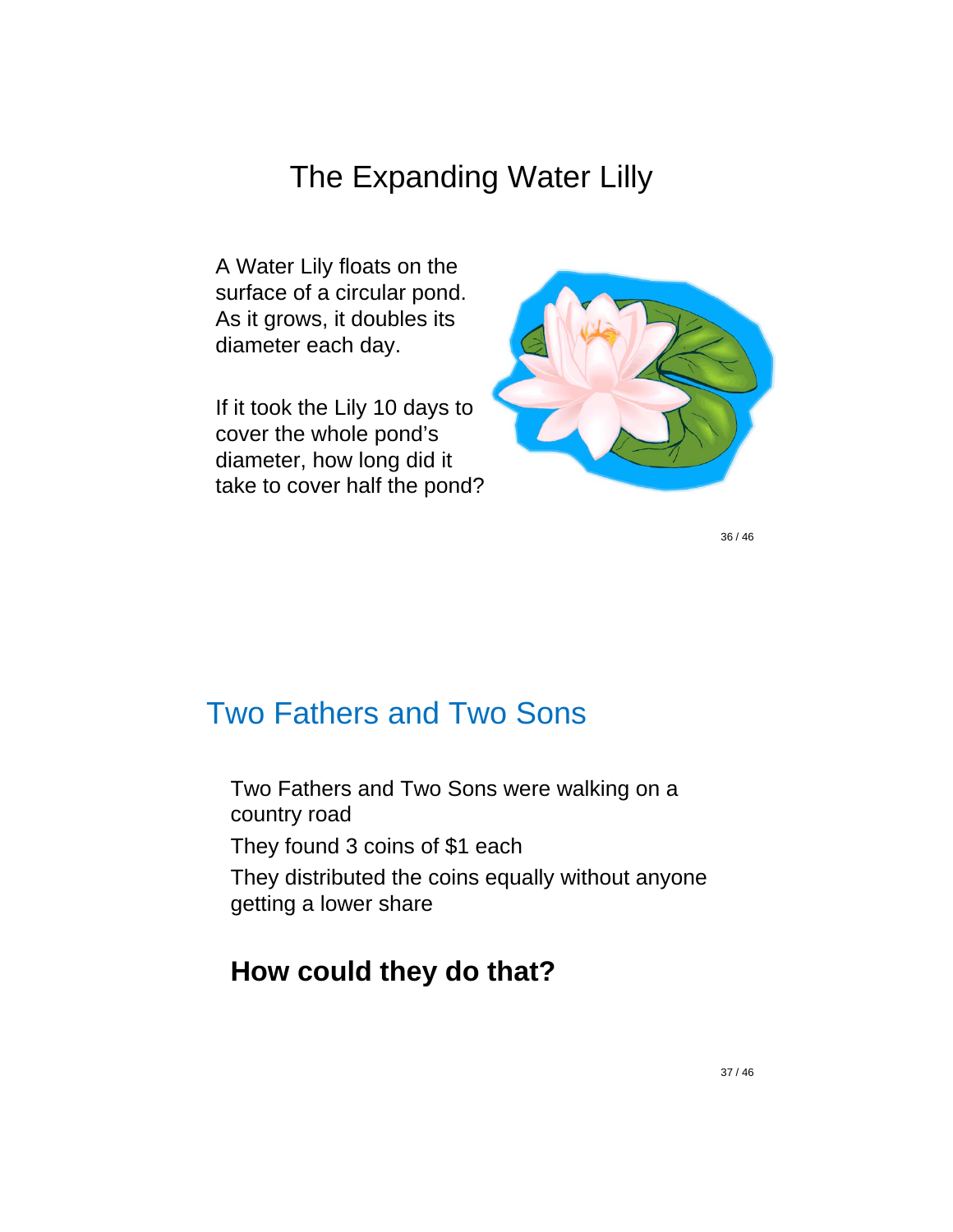#### Find the Next Number in this Series

1 11 21 1211 111221 ?

38 / 46

#### Move One Glass Only . . . .

 In the top row, you start with 3 empty glasses to the left of three glasses filled with orange juice.

 Can you move only one glass and end up with the pattern shown in the lower row?

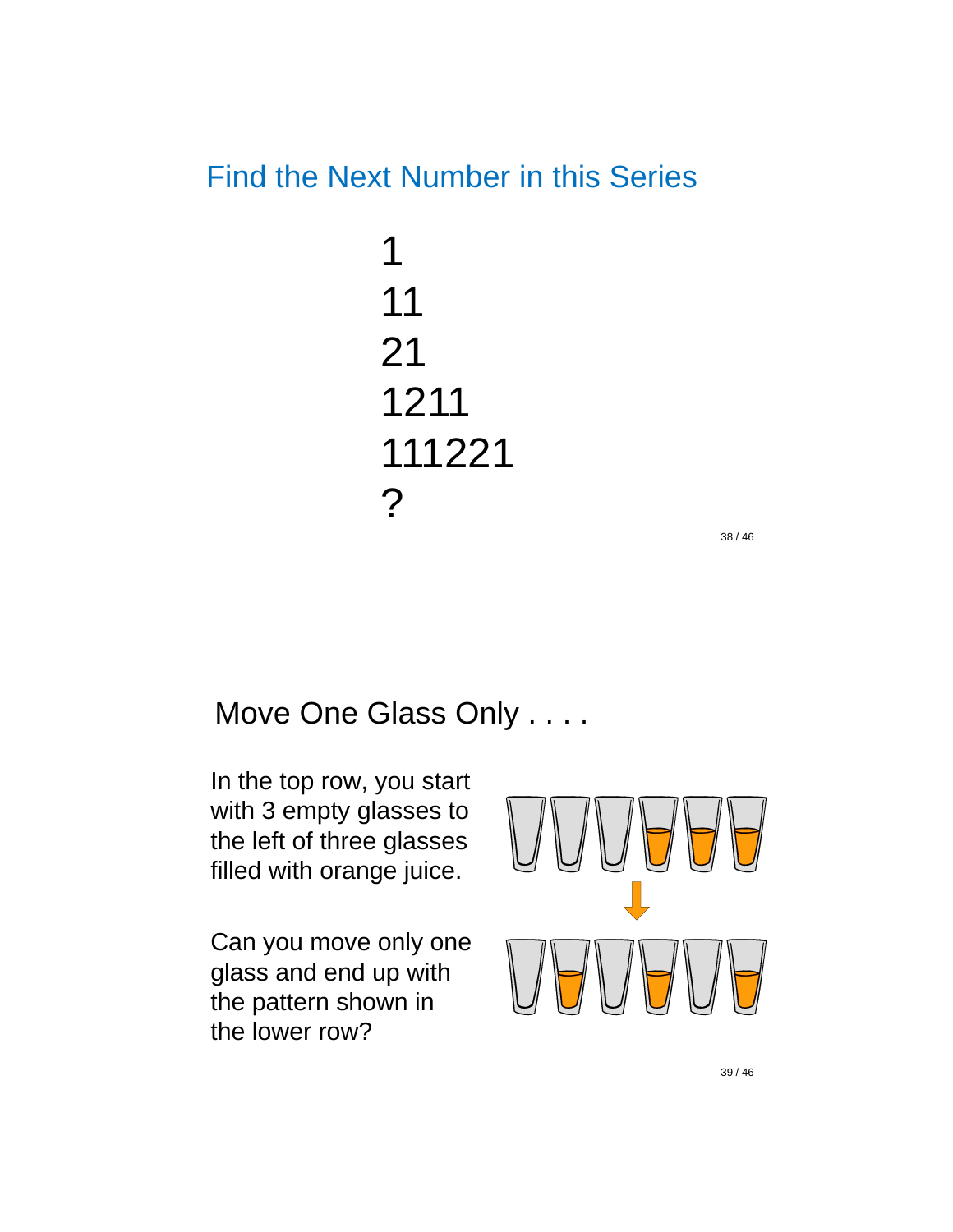#### The Population Control Problem

A government was worried about the high rate of population growth in its country. It issued this decree to help control overpopulation.

Ignore what children a family already had. Use these rules:

1) Families can go on having children until they get a son. They must then stop having any children.

2) They cannot have more than 3 girls. They must also stop.

3) Families can stop any time after 1 child or 2 children

What happens to the population balance after many years?

40 / 46

#### The Fatal Dream in the Cinema

A man and his wife went to the cinema. They were watching a boring film, so he slept in his seat. He dreamt about the film and saw himself being executed instead of the criminals in the story. His wife noticed that he was sleeping, so to wake him up, she jokingly tapped the back of his neck with a chocolate bar. In his dream, he saw the executioner's sword fall right on his neck. The shock gave him a heart attack and he died without uttering a sound.

Is there anything wrong with this story?



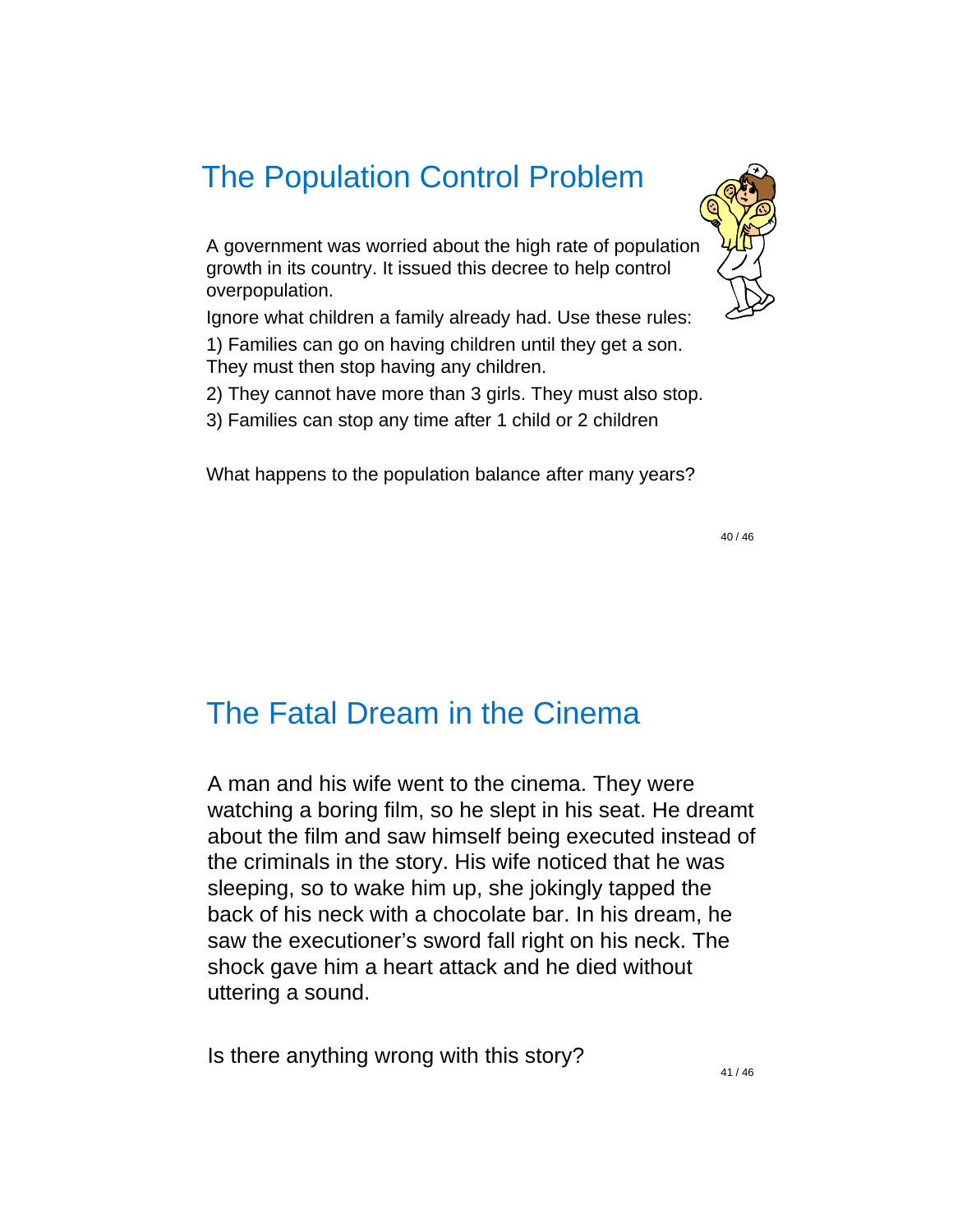#### What is the Missing Symbol?



42 / 46

#### The Hungry Hunter

A hunter became hungry and had no food.

Soon, he met two other hunters.

 One of them had 3 loaves of bread while the other had 5. They offered to share their loaves with him.

They divided the loaves equally.

 Our hunter offered to pay for the loaves but he only had \$8.

They managed to divide it fairly.

#### **How much did each one get?**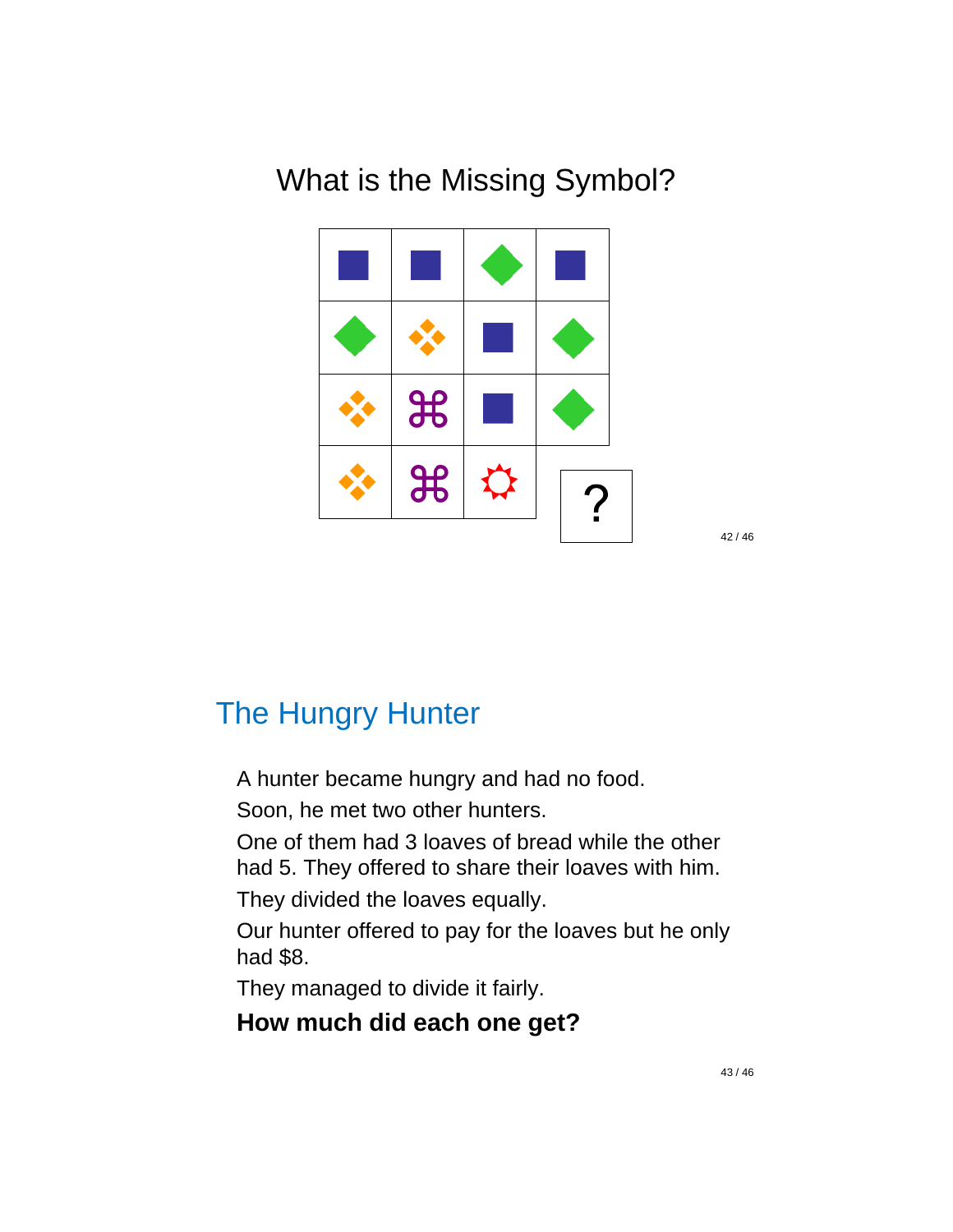#### Solution: The Hungry Hunter

 **Avoid the obvious**: \$3 to one and \$5 to the other. It's wrong The hunters did not contribute equally to the hunter's meal. Each of the 3 ate 1/3 of the 8 loaves or 8/3. This is equal to 2 loaves  $+2/3$  of a loaf. The hunter's share was 8/3 and he paid \$8 so he paid \$1 for each 1/3 of a loaf The first hunter had 9/3 loaves but only ate 8/3 so shared 1/3 with our hunter who gave him \$1 The second hunter had 15/3 loaves but only ate 8/3 so shared

7/3 with our hunter who gave him \$7.

44 / 46

#### How Many Tournaments?

If 36 players are to play in a tennis tournament, you can easily find out how many matches are required by drawing the tournament tree and counting the matches.

But there is a simpler and more elegant way of find the answer, AND without pencil and paper.

**How can you do it? And for any number of players too?**